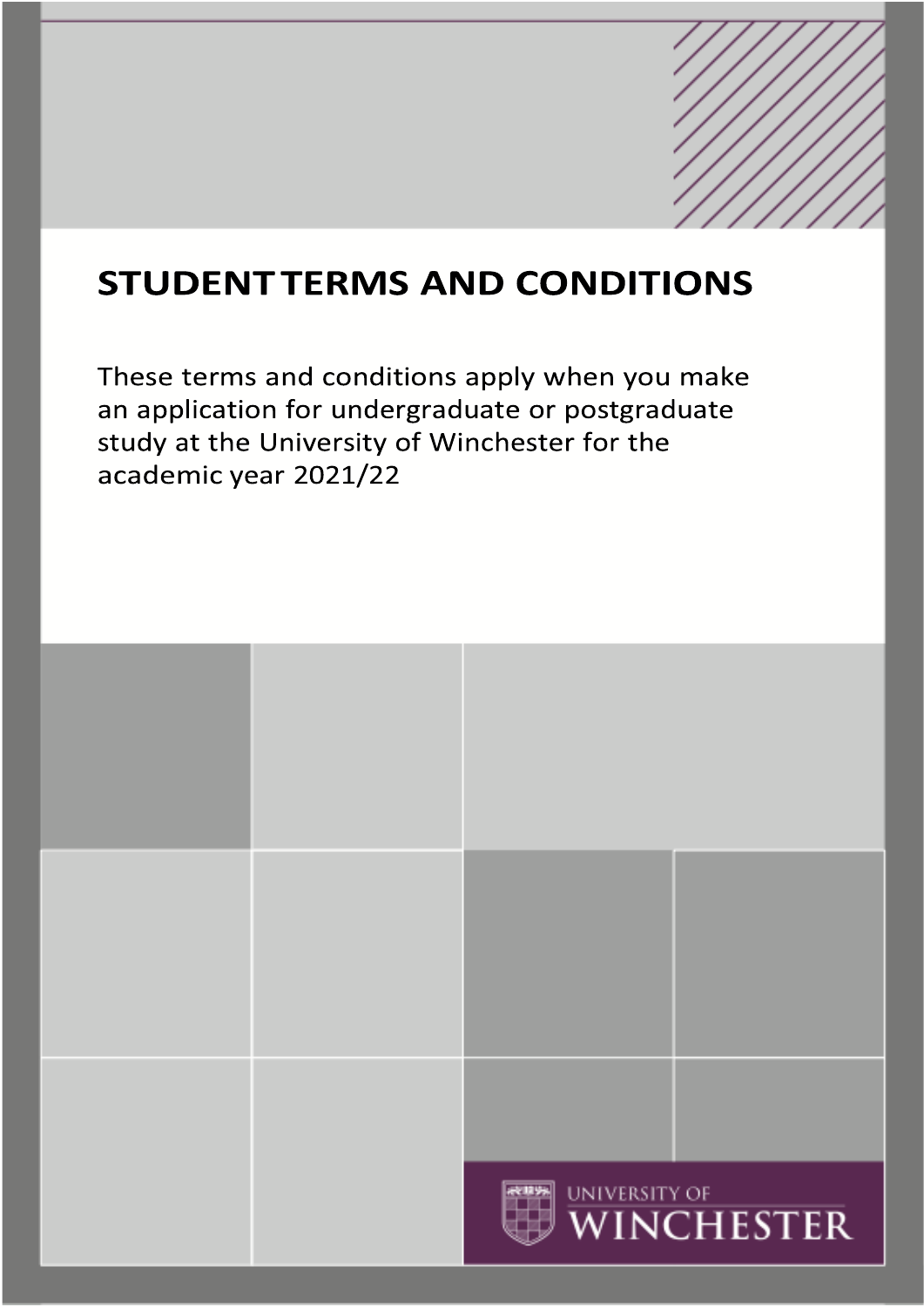#### **TERMS AND CONDITIONS**

These Terms and Conditions apply to offers made for entry to the University for the Academic Year 2021/22. If you have applied for deferred entry to start in the 2022/23 academic year, this version of the Terms and Conditions will apply until such time that the University publishes the T&C's for the academic year 2022/23. They have been developed to reflect guidance from the Competition and Markets Authority.

# **1 DEFINITIONS**

1.1 In these Terms and Conditions, the following terminology shall have the following meanings:

**Academic Year** means a calendar year running from 1 September in one year to 31 August in the next year. The specific dates applicable to individual students are determined by their Course.

**Accreditation/Accrediting body** means an organisation delegated to make decisions, on behalf of the higher education sector, about the status, legitimacy or appropriateness of an institution, or programme.

**Additional Costs** means additional payments required for services or materials in association with your

Course. These will either be mandatory (i.e. costs that are essential for the successful completion of your Course) or optional (i.e. costs that will be at your discretion and that you need not incur in order to successfully complete your Course). Whether Additional Costs are mandatory or optional will be clearly specified on the Course webpage on the Website.

**Award** means a qualification, or academic credit, conferred in formal recognition that a Student has achieved the intended learning outcomes and passed the assessments required to meet the academic standards set for a programme or unit of study on their Course.

**Collaborative Partners** mean an institution or organisation (including exchange partners) with which the University has an agreement in relation to the provision of Courses and/or the conferment of Awards.

**Contract** means the contract formed between you and the University on the terms of the Contract Information (whether the Pre-Enrolment Contract or the Enrolment Contract – see clause 2 for further information on each).

**Contract Information** means your University entry requirements; the terms within your Offer Letter and/or UCAS offer; the Course Description as at the date of your Offer Letter; the Tuition Fees Information; any special requirements which apply to you (as set out in clause 3.2); the Regulations, Policies and Procedures and these Terms and Conditions.

**Course** means a programme of study or research at the University leading to an award.

**Course Description** means the important information about the content of your Course and details of how and where it will be delivered as set out in the Prospectus and the Website. For example, the Course Description will include the course title, modules, the Award to be received on completion, whether the Course is accredited, length of Course and costs, including Tuition Fees and any Additional Costs.

**Enrolment** means the process by which a prospective Student or Student formally registers their participation or continued participation (Re-Enrolment) in a Course at the University, accepts the liability to pay Tuition Fees, agrees to abide by the Regulations, Policies and Procedures and provides information required by the University. Completion of the enrolment process is required for the University to grant access to the Course and related Services). (See clause 3.3 for further information on the process) **Enrol** and **Enrolling** will be construed accordingly.

**Intellectual Property** means all intellectual property rights including without limitation rights to inventions, patents, registered designs, trademarks and service marks (whether registered or unregistered), copyright and related rights, design rights and any application for any of the foregoing in any part of the world, semi-conductor topography rights, rights in and to software including source code, rights in and to confidential information and know-how, and database rights.

**Offer Letter** means the written communication from the University confirming the offer of a place on a Course and detailing any conditions attached to the offer.

**Pre-Enrolment** means the period of time before a prospective Student becomes a Student.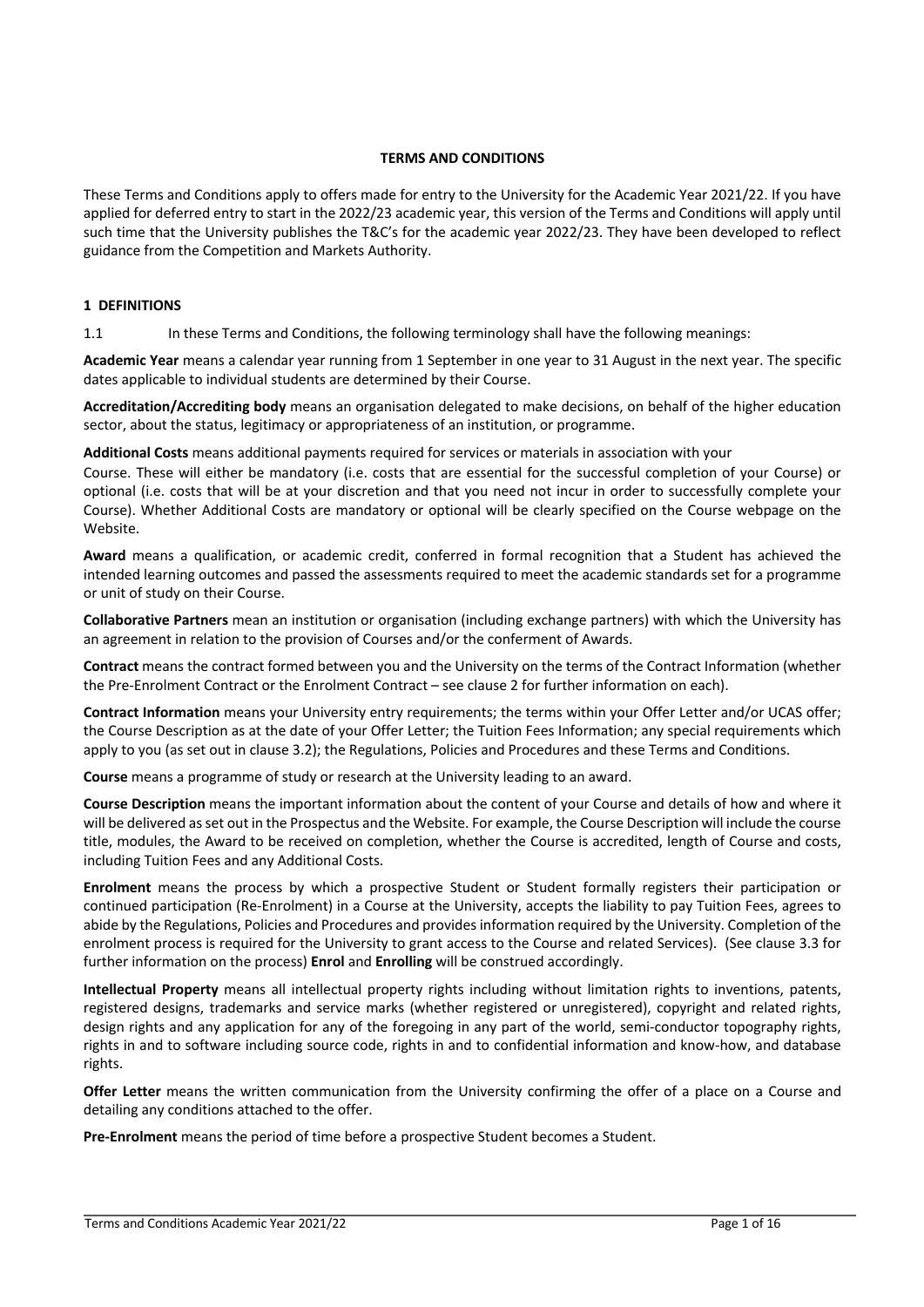**Prospective Student** means a person who has accepted a place at the University for a Course or other programme of study conditionally or unconditionally, and who has not yet Enrolled for their first Academic Year at the University. This is distinct to a **Prospective Applicant**, who is someone considering applying to the University, for example a visitor to a University open day or HE fayre.

**Recognition of Prior Learning (RPL)** means the formal acknowledgement of learning gained outside the University by a prospective Student or Student through formally assessed and certified programmes and/or other experience, which is uncertified and not previously assessed. If approved under the terms of the University's Recognition of Prior Learning Policy it may give you advanced standing on your intended Course.

**Re-enrolment** means the process which must be completed during each academic period (as applicable) where a student confirms their continuance of study.

**Registration** means the online process prior to arrival at the University to confirm your intention to study and to provide, confirm or amend your personal details.

**Regulations, Policies and Procedures** mean those University regulations, policies and procedures set out at clause 5 (as amended from time to time) and all associated policies including the Student Charter.

All regulations, policies and procedures are available on the Website at https://www.winchester.ac.uk/aboutus/leadership-and-governance/policies-and-procedures/. Hard copies are available on request from the Academic Registrar.

**Semester** means the two periods into which the Academic Year is divided for the majority of our courses. Semester 1 entails 12 teaching weeks and semester 2 entails 12 teaching weeks and a three-week assessment period. Exceptions to this apply.

**Services** means such educational services and facilities which are provided by the University for Students (including but not limited to the provision of library and IT services, provision of student support and guidance, and use of cafeterias, sports facilities, studios and workshops).

**Student(s**) means those people who are pursuing a Course as an enrolled student of the University.

**Student Charter** means the charter document approved by the Student Academic Council and listed at clause 5.1.5.

**Terms and Conditions** means the provisions contained in this document as may be amended from time to time in accordance with those provisions.

**Tuition Fees** means the fees charged by the University for the provision of Courses to Students as set out in the Student Tuition Fees Regulations and the Website.

**Tuition Fees Information** means the information about the Tuition Fees for your Course and the related payment arrangements all as set out in the Student Tuition Fees Regulations. Your Tuition fees will be confirmed to you within your Offer Letter.

**University** means the University of Winchester, a Higher Education Corporation under the UK Education Reform Act 1988 and UK degree-awarding university under the UK Further and Higher Education Act 1992, whose principal address is at Winchester, Hampshire, SO22 4NR. Telephone Number +44(0)1962 841515, Email: admissions@winchester.ac.uk

**UCAS** means the Universities and Colleges Admissions Service, or any successor body.

**Website** means the University's website at www.winchester.ac.uk or any replacement or substitute URL.

# **2 YOUR CONTRACTS WITH THE UNIVERSITY**

### **2.1 Your Contract Information**

- 2.1.1 To help you make an informed decision about what and where to study, before you apply for a place on a Course the University will make available to you a wide range of information through a variety of means, including through the Prospectus, physical or digital course leaflets, open days, written materials and the Website.
- 2.1.2 Your Contract Information contains any particular and specific contractual terms on which an offer is made to you. The University will make available to you the Contract Information through a variety of means as set out in clause 2.1.1.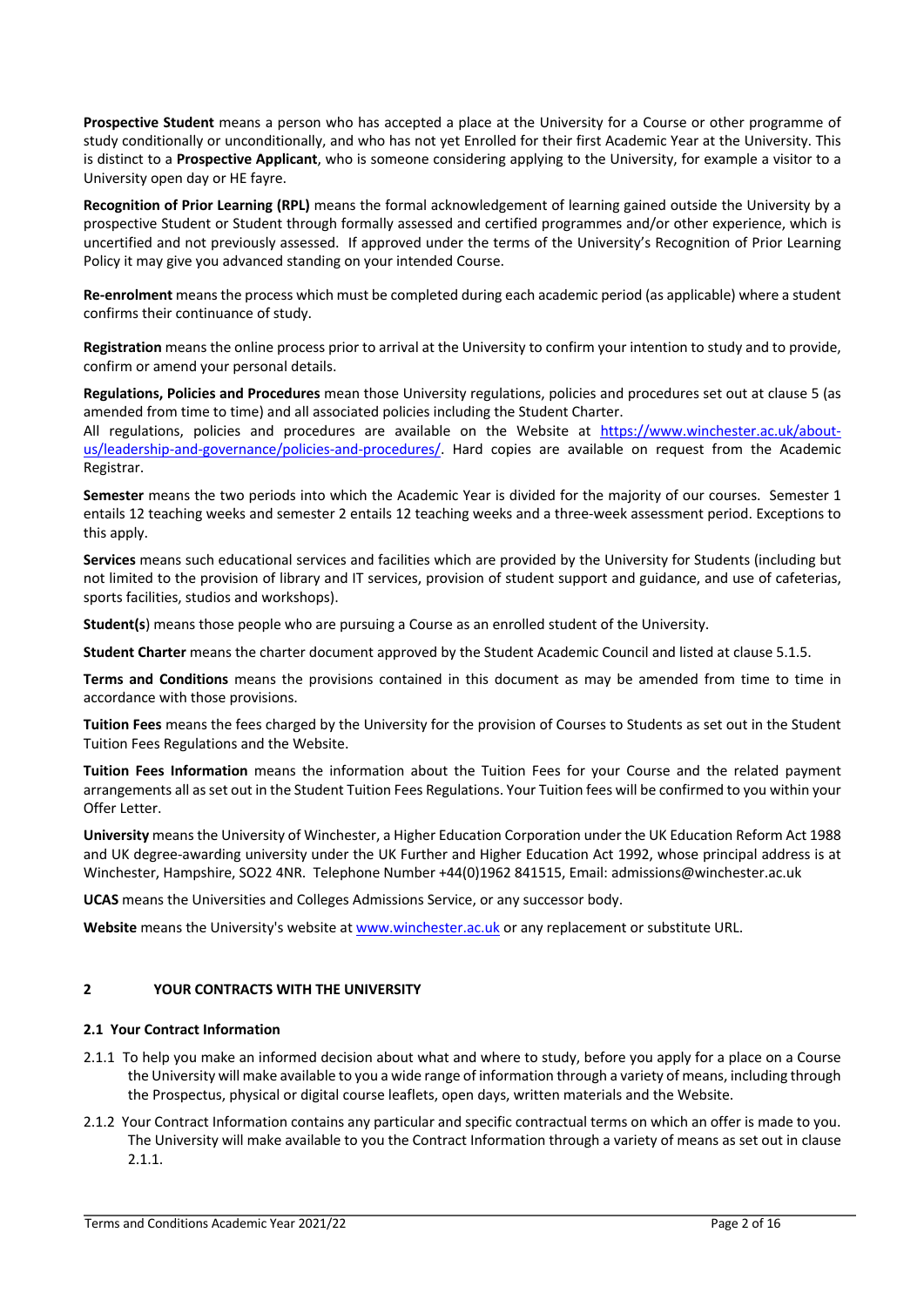2.1.3 By accepting a place on a Course, you are agreeing to be bound by the Contract Information; therefore you must read the Contract Information prior to accepting your place. If you have any questions please make contact with the relevant person at the University as set out in clause 16.

### **2.2 The Pre-Enrolment Contract**

- 2.2.1 When you accept the offer of a place on a Course, a Pre-Enrolment Contract is formed between you and the University. The terms of this Contract are determined by the Contract Information provided.
- 2.2.2 Your Pre-Enrolment Contract reserves you a place on your Course and gives you the opportunity to Enrol if you meet the terms of your offer, your entry requirements and any special requirements within your Contract Information.
- 2.2.3 You have a statutory right to cancel your Pre-Enrolment Contract. The cancellation period will expire at the end of 14 calendar days after the day you accept the offer of a place on a Course. In these circumstances, please notify the Admissions Team (admissions@winchester.ac.uk) of your decision to cancel your Pre-Enrolment Contract or use the facility available on our Website to do so. Subject to clause 2.4, the University willrefund to you any monies that you have paid to the University under the Pre-Enrolment Contract within 14 calendar days after the day on which we receive your notification. (Details of cancellation rights outside of statutory periods can be found in clause 6.4)
- 2.2.4 Your Pre-Enrolment Contract automatically expires if and when you Enrol, in which circumstances you progress to an Enrolment Contract and clause 2.3 applies.
- 2.2.5 If you do not Enrol by the deadline date you have been given by the University, your Pre-Enrolment Contract will automatically expire at 23.59 on that date.

# **2.3 The Enrolment Contract**

- 2.3.1 When you Enrol, an Enrolment Contract including the terms of the Contract Information is formed between you and the University.
- 2.3.2 Your liability to pay Tuition Fees arises at Enrolment.
- 2.3.3 When you enrol (please note this is distinct to Registration, which all prospective Students are required to do please see clause 3.5 for further information) you have a further statutory right to cancel your Enrolment Contract (this is in addition to the statutory right to cancel your Pre-Enrolment Contract as mentioned in clause 2.2.3). The additional cancellation period will expire at the end of 14 calendar days after the day you enrol at the University. In these circumstances, please notify the Academic Register in writing (including by email) of your decision to cancel your Enrolment Contract or use the facility available on our Website to do so. Subject to clause 2.4, the University will refund to you any monies that you have paid to the University under the Enrolment Contract within 14 calendar days after the day on which we receive your notification. (Details of cancellation rights outside of statutory periods can be found in clause 6.4).
- 2.3.4 Your Enrolment Contract expires in accordance with clause 2.5.

# **2.4 Courses that begin within or before the statutory cancellation period(s)**

- 2.4.1 If your Course has already begun or is due to begin before the end of either statutory cancellation period referred to in clauses 2.2.3 and 2.3.3, then, by accepting the offer of the place on a Course and/or by enrolling, you are expressly agreeing that the University's service to you should begin within the statutory cancellation period.
- 2.4.2 In the circumstances in clause 2.4.1, if you subsequently decide to cancel the Pre-Enrolment Contract or the Enrolment Contract within either statutory cancellation period, you may be liable to pay a proportion of your Tuition Fees to cover the period from the commencement of the University's service to you until the date of cancellation (please see the Refund of Tuition Fees Deposits Policy for details).

#### **2.5 Expiry of your Enrolment Contract**

2.5.1 The Enrolment Contract will expire, subject to the provisions for early termination in these Terms and Conditions, on the completion of your Course, whether or not you are conferred with an Award.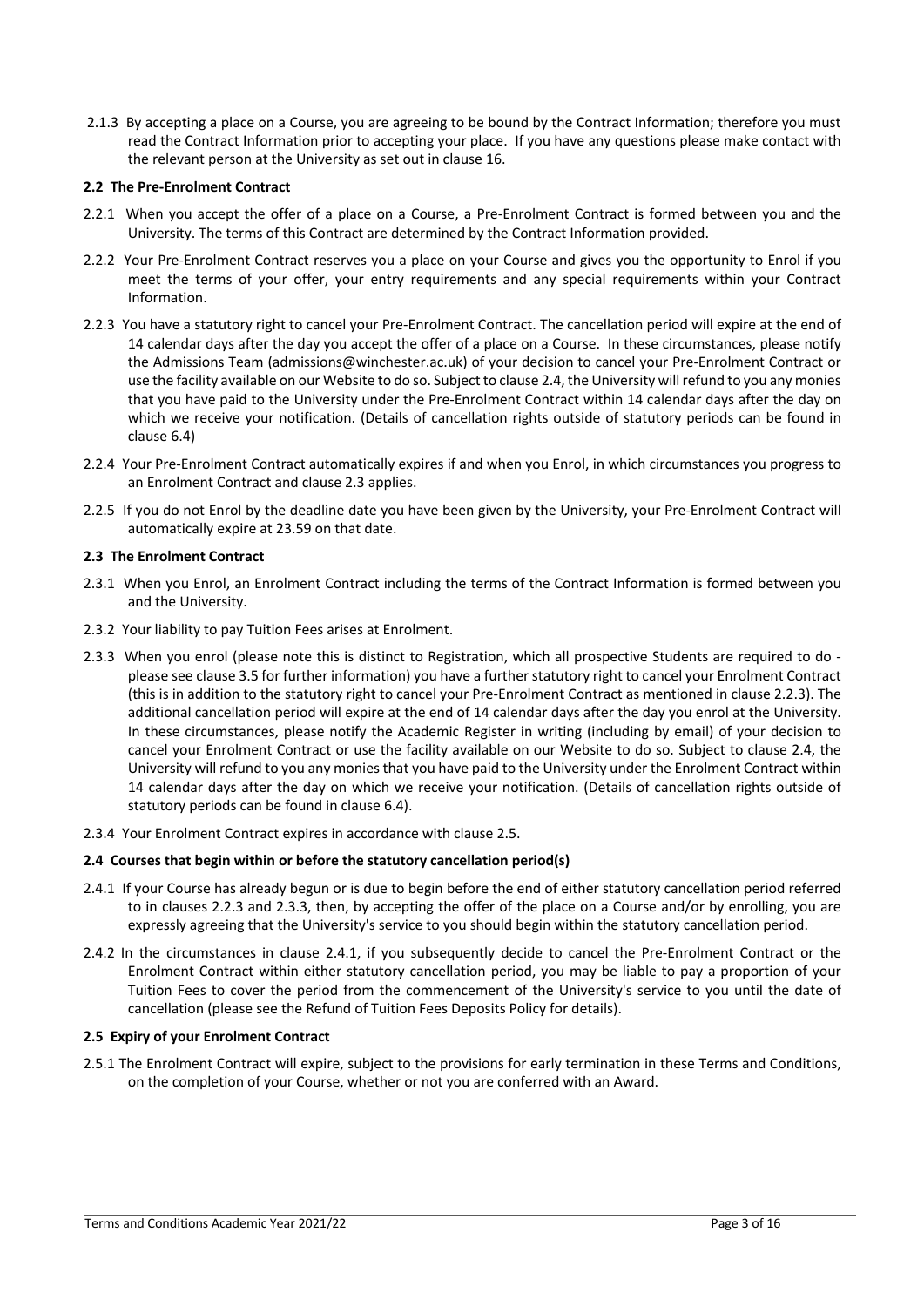#### **3 ADMISSION TO THE UNIVERSITY**

#### **3.1 Consideration of applicants**

- 3.1.1 All applications for a place on a Course are considered on their merits in the context of the specific and general guidance set out in the Prospectus and/or Website and any special requirements as set out in clause 3.2.
- 3.1.2 The University is not obliged to provide reasons for its decisions in relation to applications, but we are happy to provide feedback to unsuccessful applicants on request.
- 3.1.3 Some prospective Students will be required to declare relevant unspent and/or spent criminal convictions, for example, where they are applying for certain Courses leading to professions or occupations that are exempt from disclosure. Full details are set out in our 'Applicants with criminal convictions policy' found on our website.
- 3.1.4 The entry conditions stated in the Prospectus and Website may be varied from time to time where it is reasonably considered by the University to be beneficial and/or necessary to ensure the proper delivery of education, but, with the exception of a circumstance arising under clause 3.1.5, such changes would not normally affect Prospective Students.
- 3.1.5 Your entry conditions will be set out in your Offer (see also clause 3.4).
- 3.1.6 A prospective Student will be notified if the conditions of their offer change; generally this would only be for exceptional reasons outside the University's control such as:
	- a. a change in requirements imposed on the University by a professional, statutory or regulatory body; or
	- b. a change in requirements imposed on the University by a change in the law.
- 3.1.6 If the conditions of a prospective Student's offer do change, you have a number of options available. These are described in clauses 4.3 to 4.5.

# **3.2 Special requirements**

- 3.2.1 Students for certain specified Courses and students requiring a visa to study at the University must comply with special requirements.
- 3.2.2 Some special requirements must be complied with as a condition of a prospective Student obtaining their place at the University and other special requirements continue throughout the period of the Course.
- 3.2.3 These special requirements are often imposed by law, the government, accrediting or professional bodies or other third parties including Collaborative Partners. For example:
	- a. prospective Students who require a visa may need to demonstrate a particular level of competence in the English language;
	- b. some Courses may require additional declarations by the Student relating to their health, employment, criminal convictions and cautions;
	- c. there may be a requirement for a satisfactory check of criminal convictions (via the Disclosure and Barring Service);
	- d. there may be attendance requirements for Students studying on a visa or on a professional Course and certain standards of behaviour may apply; or
	- e. there may be occasions when your details are checked against professional body 'barred' lists to determine suitability for the course.
- 3.2.4 We will let you know the details of any special requirements that apply to you as part of your offer.
- 3.2.5 Variations or new special requirements may be introduced by the University if they are required by a relevant third party or by law. The circumstances in which this may happen, and the options available to you if it does, are described in clauses 4.3 to 4.5.

3.2.6 Failure to comply with any such special requirements may result in termination of your Pre-Enrolment or Enrolment Contract, with the consequence that you may not be permitted to begin your Course at the University or you may be required to leave your Course and/or the University.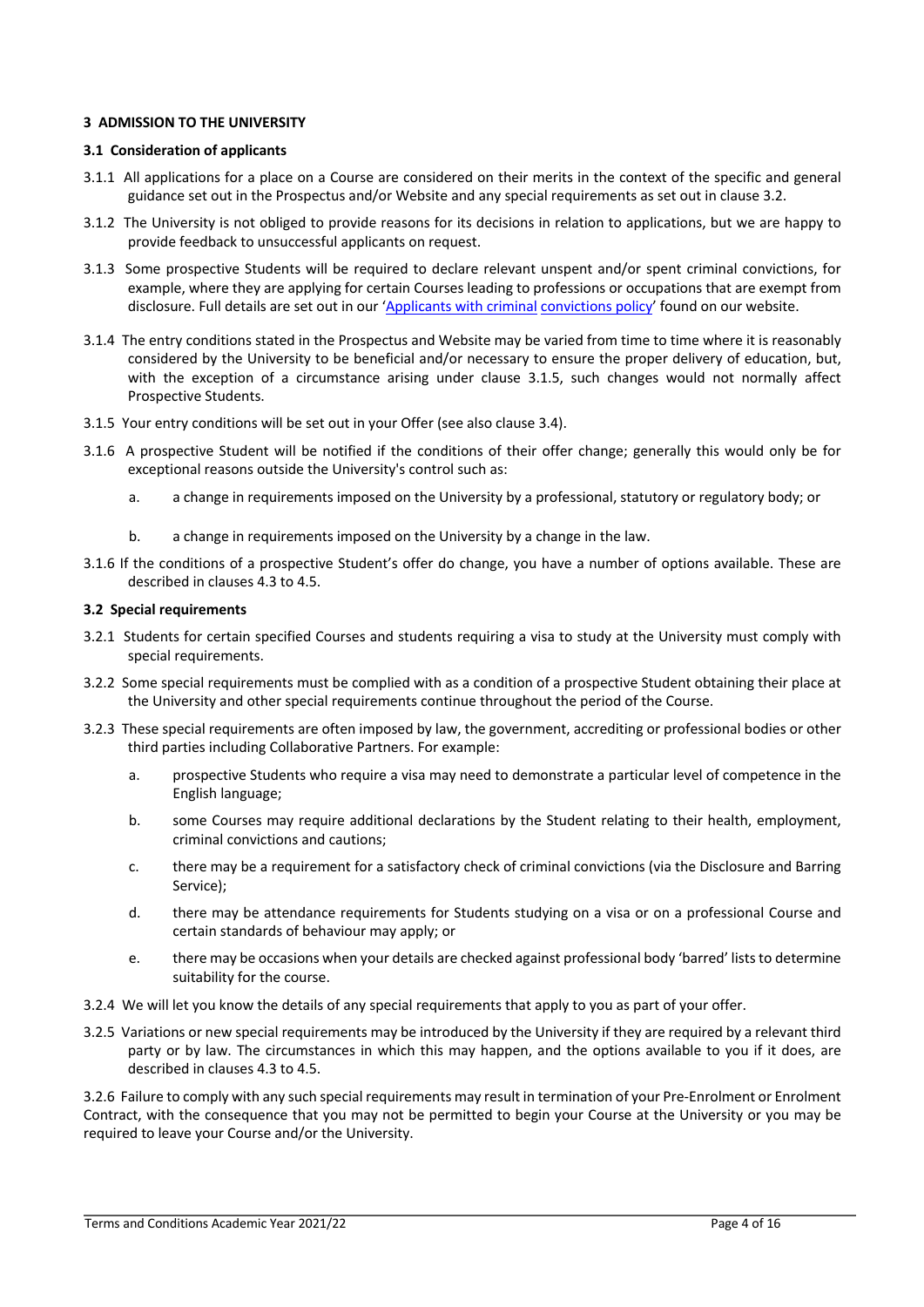#### **3.3 Recognition of Prior Learning (RPL)**

- 3.3.1 The University recognises the value of learning wherever it occurs, either to meet Course entry requirements or to achieve credit towards your Award.
- 3.3.2 The University's RPL Policy defines the procedures for submitting and considering requests for exemption from individual modules or direct entry to the second or subsequent year of a Course on the basis of prior learning.
- 3.3.3 Where an offer of a place on a Course includes RPL, grades and/or marks achieved from a course undertaken at another institution or Collaborative Partner shall not normally be transferred. The final Award mark/classification shall be calculated on credits and marks accumulated by you whilst a student of the University only. Please see the University's Recognition of Prior Learning Policy.

### **3.4 Conditional Offers**

- 3.4.1 Offers of a place on a Course may be conditional on a prospective Student fulfilling certain conditions either academic or otherwise, which will be stipulated in your Offer.
- 3.4.2 If a prospective Student fails to meet these conditions to the reasonable satisfaction of the University, the Pre-Enrolment Contract between the prospective Student and the University shall, unless the University agrees otherwise, automatically come to an end and both parties shall be in the same position as if they had never entered into the Pre-Enrolment Contract.

# **3.5. Registration and Enrolment**

- 3.5.1 Enrolment with the University is a two-stage process. Details of the processes will be provided to you before you start your course.
- 3.5.2 You are required to Register and Enrol with the University before you start your course and to re-Enrol as required by the University (normally annually).

# **4. PROVISION OF COURSES AND SERVICES**

#### **4.1 Course Dates**

- 4.1.1 Students will be given advance notice by the University of the date on which their Course will commence (the length of notice being dependent on when within the admission cycle a Student applied for their Course).
- 4.1.2 Unless the Enrolment Contract is terminated earlier, it will be completed on the last day of the final Semester of the Student's Course in the Student's final Academic Year or the last day of any assessment of the Student's performance (whichever is later).

#### **4.2 The Prospectus**

- 4.2.1 The Prospectus is produced at the earliest possible date to provide maximum assistance to prospective applicants.
- 4.2.2 The University may make changes to the information within the Prospectus to bring it up to date before the start of the next Academic Year.
- 4.2.3 Where changes to the Prospectus constitute changes to your Course, you will be notified as soon as reasonably practicable. Where these changes relate to Contract Information you will have a number of options available to you. These are described in clauses 4.3 to 4.5.

#### **4.3 Making changes to Contract Information provided about your Course up to 28 days before your Course starts**

- 4.3.1 The University reserves the right to make changes to the Contract Information provided about your Course at any time up to 28 calendar days before your Course starts. We will always notify you when any changes to Contract Information are made. If you do not wish to accept the changes, there are a number of options available to you as described in clause 4.3.5.
- 4.3.2 Changes are normally made for one or more of the following reasons:
	- a. To make updates to Courses to reflect best practice or new academic developments and to refresh Course curricula to ensure their currency for the benefit of Students;
	- b. To improve and enhance Students' experience of a Course, or to incorporate changes arising from Student feedback for the benefit of Students;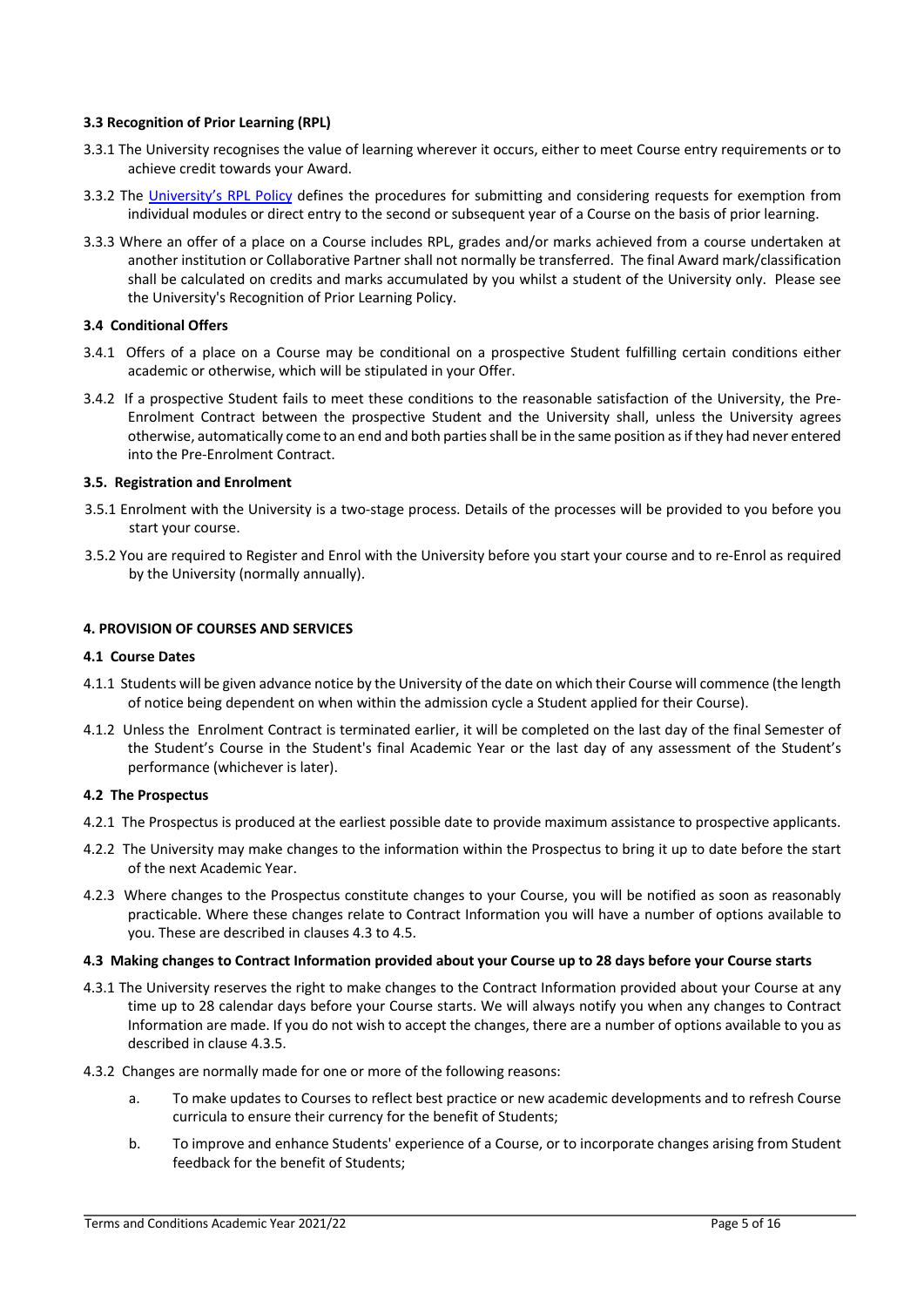- c. To meet external, professional or accrediting body requirements and/or
- d. To safeguard academic standards, for example, in response to external examiner feedback.
- e. To provide for exceptional circumstances within society such as changes in legislation or prohibition of normal teaching activities due to Government restrictions (for example: on the grounds of public health or other risks to life as instructed)
- f. To meet any imposed requirements due to the scenarios listed in 11.2.2
- 4.3.3 Prospective Students will be notified in writing (normally email) as soon as reasonably practicable that the Contract Information about their Course has changed.
- 4.3.4 The Website will be updated as soon as reasonably practicable to reflect the changes to the Course.
- 4.3.5 If, as a result of a change made under this clause 4.3, you no longer want to study your Course you must notify the University in writing (or through UCAS, if applicable) by no later than three weeks after your Course starts, quoting your reason for withdrawal.

On request the University will seek to provide a suitable alternative Course at the University (for which Tuition Fees will be payable), or suggest a suitable course at an alternative educational institution.

Any Tuition Fees paid (including any deposit) will be refunded.

This clause 4.3 does not affect or alter any statutory cancellation rights you may have in relation to a Pre-Enrolment or Enrolment Contract.

4.3.6. Where changes are made to Courses, the University will take reasonable steps to mitigate the impact on Students wherever reasonably possible.

# **4.4 Making late changes to Contract Information provided about your Course or making changes after your Course starts**

- 4.4.1 The University reserves the right to make changes to the Contract Information provided about your Course at any time on and after the date 28 calendar days before your Course starts when those changes are for the benefit of students as set out in clause 4.3.2; or are requirements imposed on the University by a professional, statutory or regulatory body; or where a change in requirements is imposed on the University by a change in the law.
- 4.4.2 Where the University makes a change under clause 4.4.1 or 4.4.5, students on that Course will be notified in writing (normally by email) as soon as reasonably practicable that the Contract Information about their Course has changed.
- 4.4.3 The Website will be updated as soon as reasonably practicable to reflect the changes to the Course.
- 4.4.4 If a Student does not agree that the change is fair, they are able to seek redress under the University's Complaints Policy.
- 4.4.5 Any late change to the Contract Information about your Course or any change made after your Course starts which falls outside the reasons in clause 4.3.2 or that does not relate to a change in the law would be considered by the University to be a variation of your Pre-Enrolment or Enrolment Contract to which your consent was required.
- 4.4.6 Where changes are made after your studies have started (as outlined in clause 4.3.2), the University will contact you via your University email account (Unimail) and the student intranet (accessed when logged on with your student account).
- 4.4.7 In the circumstances in clause 4.4.5, you will be deemed to have consented to the change unless you give notice in writing that you do not consent by notifying the University within three weeks of being notified of, and consulted on, the change.
- 4.4.8 If you have given notice that you do not consent to a change made under clause 4.4.5, clause 4.5 applies.
- 4.4.9 Most changes to Courses will become effective from the start of the next Academic Year, but in-year changes may be made by the University where all students in the cohort consent to the change or for reasons beyond the University's control.
- 4.4.10 Where changes are made to Courses, the University will take reasonable steps to mitigate the impact on Students wherever reasonably possible.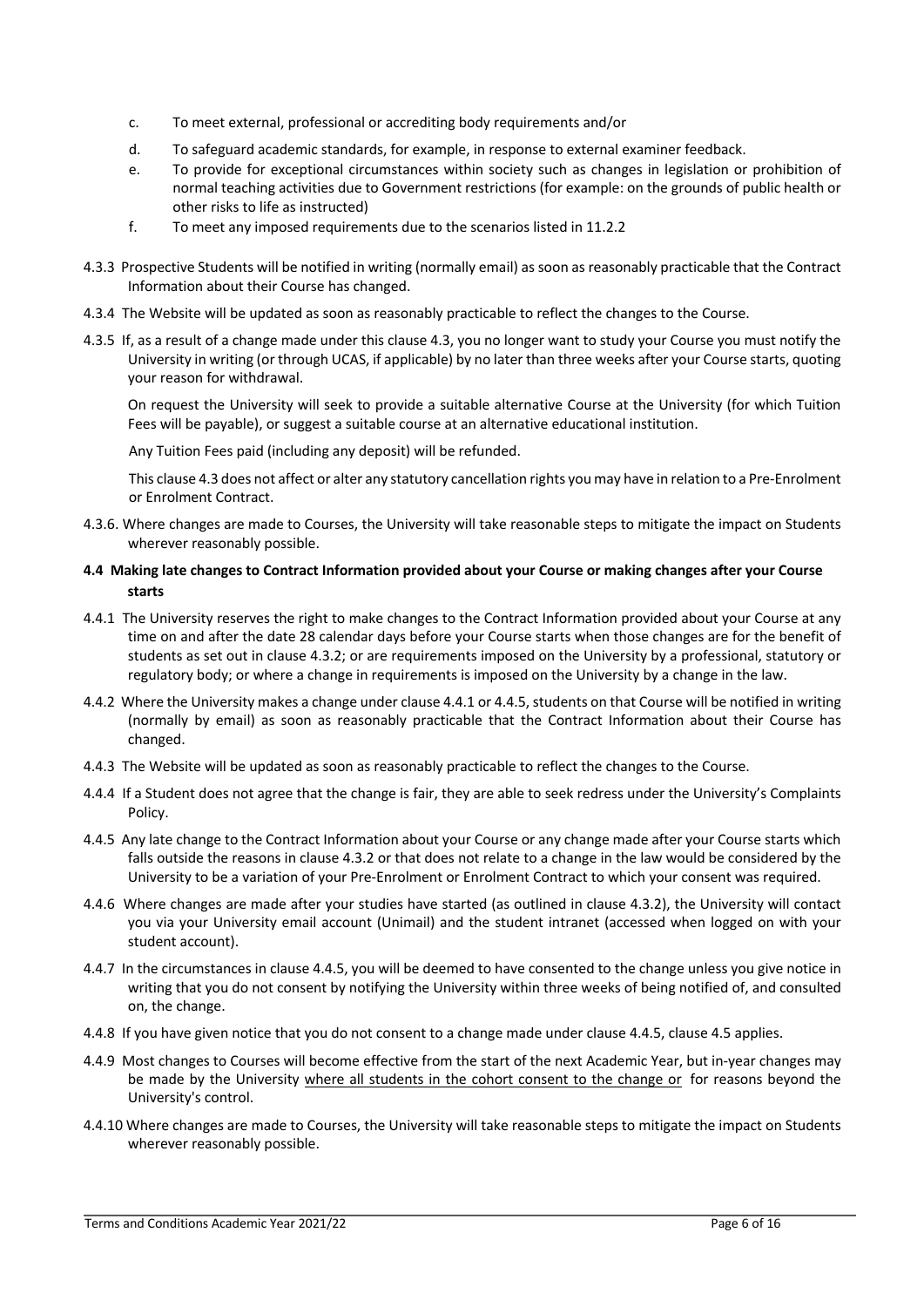4.4.11 This clause 4.4 does not affect or alter any statutory cancellation rights you may have in relation to a Pre-Enrolment or Enrolment Contract.

# **4.5 What will happen if you do not consent to a late change?**

- 4.5.1 Upon receiving written notice from you under clause 4.4.7, the University will arrange to discuss the matter with you formally within a reasonable period and seek to find a resolution to which both parties can agree.
- 4.5.2 If no resolution can be agreed upon within a reasonable period, you have a right to withdraw from your Course.
- 4.5.3 If in the circumstances in clause 4.5.2, you decide to withdraw from your Course:
	- a. You must notify the University in writing, quoting your reason for withdrawal;
	- b. On request, the University will seek to provide a suitable alternative Course at the University (for which Tuition Fees will be payable) or suggest a suitable course at an alternative educational institution;
	- c. The University will refund any Tuition Fees (including any Tuition Fee deposit) already paid on a pro rata basis for the unexpired period of the Semester or Academic Year for which such Tuition Fees have been pre-paid.
- 4.5.4 Subject to clause 11, the University will consider on a case by case basis any evidence you provide of direct costs incurred or foreseeable losses suffered as a result of the change to your Course under clause 4.4.5 or your decision to withdraw.

#### **4.6 Discontinuation or Suspension of Courses**

- 4.6.1 The University reserves the right to discontinue or suspend Courses up to 28 days before your course starts for any reason. This decision is not taken lightly and would be based on factors such as:
	- a. An insufficient number or quality of applications received means that a positive student experience cannot be guaranteed;
	- b. The University is concerned about the quality of the Course or the administrative and other supporting Services being delivered by its own staff or those of a Collaborative Partner;
	- c. Appropriate numbers of sufficiently qualified staff are not available to deliver the Course;
	- d. The University does not or will not have the appropriate teaching and learning resources, including the necessary estate and facilities, to deliver the Course for any reason; and/or
	- e. The Course is no longer viable for academic, regulatory, legal, market-related and/or financial reasons.
- 4.6.2 Where these factors are within the University's control, the University shall give Prospective Students as much notice as reasonably practicable in writing (normally by email).
- 4.6.3 Exceptionally, the University may discontinue or suspend Courses where:
	- a. A commissioning, accrediting or regulatory body or employer withdraws its allocation of places, accreditation, support and/or funding for a Course; and/or
	- b. Events beyond the University's reasonable control prevent a Course from being delivered either temporarily or permanently (see also clause 11.2).
- 4.6.4 For changes such as these which are outside the University's control, it may not always be possible to notify Students and Prospective Students in advance, but where the University is able to give notice, it will endeavour to do so as soon as reasonably practicable.
- 4.6.5 Save for in exceptional circumstances, including but not limited to those in clause 4.6.3, the University would not normally discontinue or suspend a Course after a cohort of Students had commenced their studies, but would instead make reasonable endeavours to deliver the Course in accordance with the Course Description to all Students in that cohort.
- 4.6.6 If the University has to discontinue or suspend your Course after an offer has been accepted or at any time during your Course:
	- a. On request, the University will seek to provide a suitable alternative Course at the University (for which Tuition Fees will be payable) or suggest a suitable course at an alternative educational institution;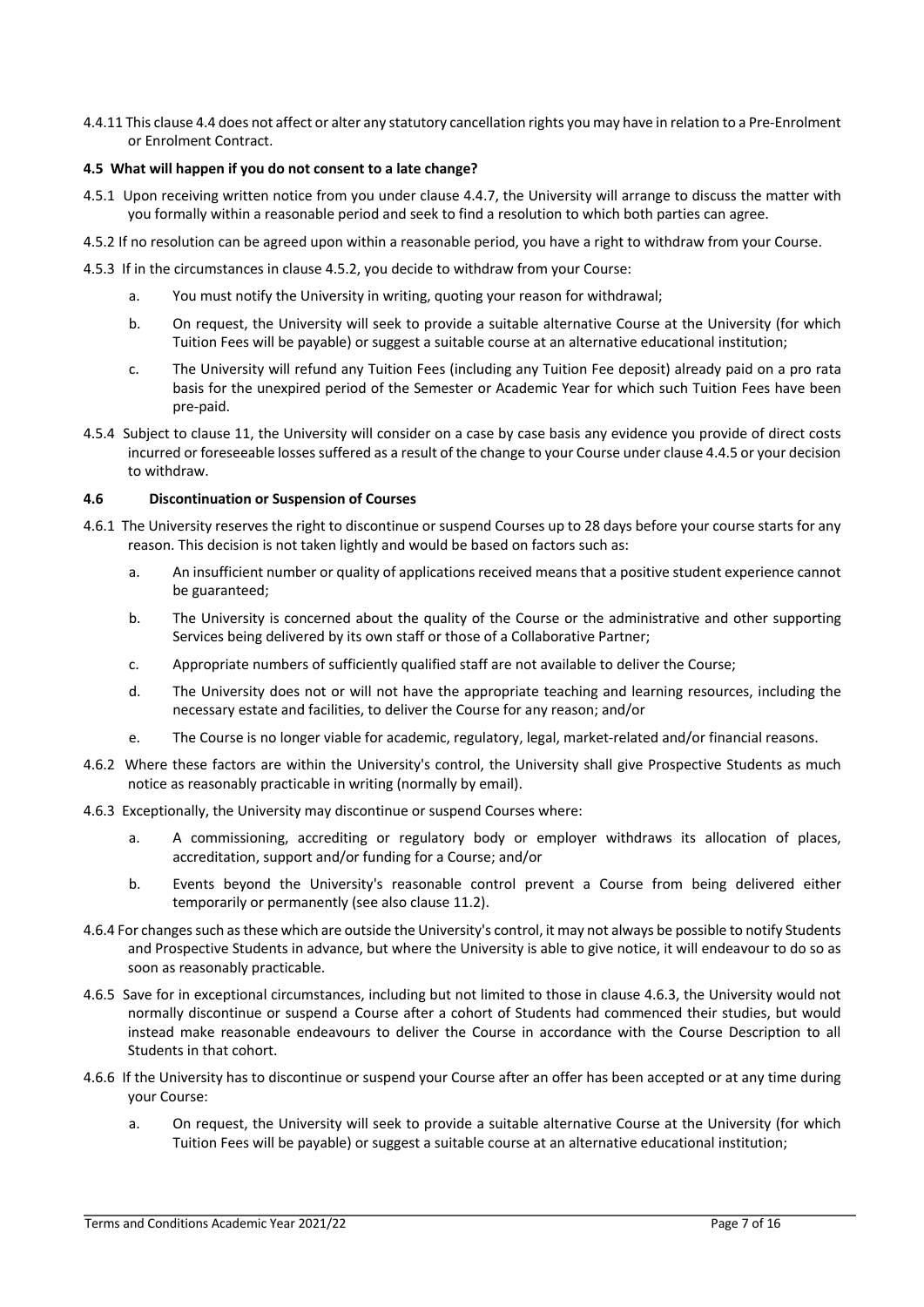- b. If you will not be studying further at the University, the University will refund any Tuition Fees (including any deposit) already paid on a pro rata basis for the unexpired period of the Semester or Academic Year for which such Tuition Fees have been pre-paid; and
- c. Subject to clause 11, the University will consider on a case by case basis any evidence you provide of direct costs incurred or foreseeable losses suffered as a result of the discontinuation or suspension of your Course, for example housing costs.

### **4.7 Withdrawal of Services**

- 4.7.1 The University reserves the right to make variations to or withdraw Services if such actions are reasonably considered to be necessary by the University, for example, where:
	- a. Events beyond the University's reasonable control prevent a Service from being delivered either temporarily or permanently (see also clause 11.2);
	- b. information technology systems require essential maintenance work, upgrades or repairs;
	- c. health and safety or other legal reasons apply; or
	- d. improvements and changes are being made to the University's estate and facilities.
- 4.7.2 The University will take reasonable steps to mitigate the impact of such variations or withdrawals on Students wherever reasonably possible, for example by substituting alternative similar Services, and giving warning of forthcoming changes or likely periods of non-availability.
- 4.7.3 The University reserves the right to make reasonable additional charges and to change charges for Services in order to cover costs or to ensure the availability of Services for the benefit of all Students (for example by fining Students who misuse library services to the detriment of other users).
- 4.7.4 The University is unable to guarantee that all Services will be available at all times to all Students but will endeavour to provide a reasonable level of provision during University teaching hours.

### **4.8 Module Choices**

- 4.8.1 The University aims to offer flexibility of study within the relevant Regulations, Policies and Procedures but cannot guarantee that all parts of or options within Courses will be available to all Students who are qualified to take them. This is because the provision of specific modules is subject to staff specialisms, availability and continued employment.
- 4.8.2 The range of optional modules on offer may change for the reasons set out in clause 4.3.2 and/or for the reasons given for discontinuing or suspending Courses in clause 4.6.1.
- 4.8.3 Some optional modules may have minimum or maximum Student number requirements and may not run in every Academic Year.
- 4.8.4 If any modules are no longer available, the University will ensure that suitable alternatives are made available to Students to the extent necessary for Students to meet all required learning outcomes for the anticipated Award.

# **5 THE REGULATIONS, POLICIES AND PROCEDURES**

#### **5.1 Compliance with the Regulations, Policies and Procedures**

5.1.1 You are required as a condition of accepting a place on a Course and Enrolling to abide by the University's Regulations, Policies and Procedures. A full range of University policies, guidelines and regulations can be found on the University website: https://www.winchester.ac.uk/about-us/leadership-andgovernance/policies-andprocedures/. These include:

- Academic Appeals Regulations, Form and Guidance
- Academic Misconduct Policy
- Academic Regulations for Taught Programmes
- Accessible & Inclusive Learning Policy
- Admissions Policy
- Appeals by Student Applicants Policy
- Assessment of Work by Students with SpLDs
- Assessment Regulations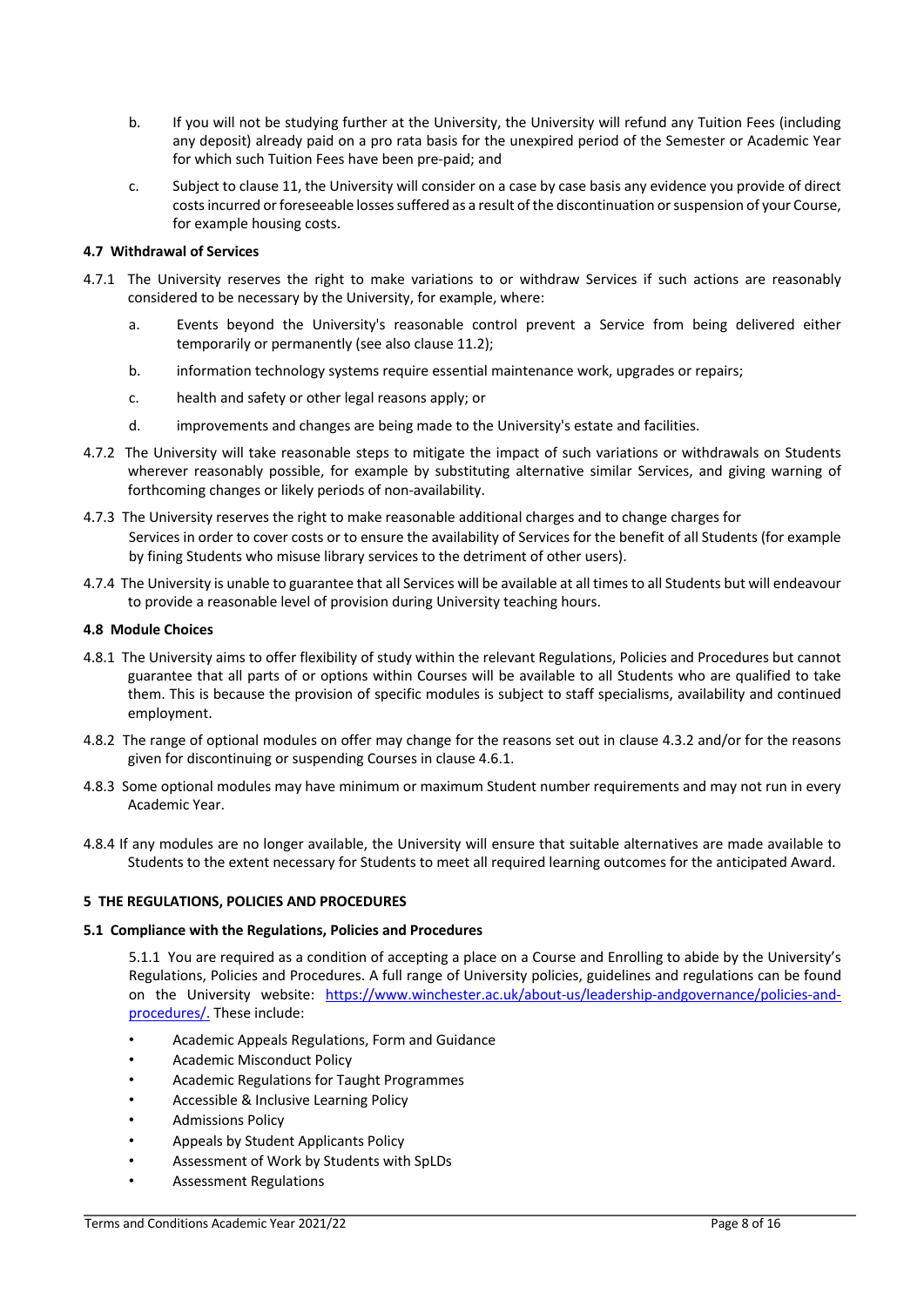- Award and Classification Rules and Credit Framework Summary
- Complaints Policy
- Disclosure and Barring Service Policy for Applicants and Students
- Distance Learning Policy
- Data Protection Policy
- Exam Regulations
- **Extenuating Circumstances Policy**
- **ICT Acceptable Use Policy**
- Intellectual Property and Recording of Lectures Guidelines
- Invigilation Policy
- Payment of University Fees Regulations
- Pregnancy, Adoption and Becoming a Parent while Studying Approved Procedures
- Recognition of Prior Leaning (RPL) Policy
- Refund of Tuition Fee Deposits Policy (International Students)
- Social Media Policy
- Student Conduct Policy
- Student Representation Policy
- **Student Tuition Fees Regulations**
- Supported Study Approved Procedures
- Tier 4 Compliance Policy
- Work-based Learning and Placements Approved Procedures
- 5.1.3 The Regulations, Policies and Procedures applicable to you are available on the University website and form part of your Contract Information.
- 5.1.4 Additional documents, including other policies and guidance, provide information on how the Regulations, Policies and Procedures are implemented and are available on the Website and Intranet. These documents do not form part of your Enrolment Contract with the University but you would be expected to abide by them, as would the University.
- 5.1.5 In addition University and Student Union staff and students have worked together to develop a charter that clearly sets out what we all expect of each other. It recognises the importance of an effective partnership commitment, in which staff have professional obligations and students are responsible for themselves as learners and as individuals. The Charter is approved and reviewed annually by the Student Academic Council. Read the Charter at www.winchester.ac.uk/studentcharter.

#### **5.2 Changes to Regulations, Policies and Procedures**

- 5.2.1 The University reserves the right to make reasonable changes to the Regulations, Policies and Procedures where in the opinion of the University it will assist in the proper delivery of education and other services and/or it is in the interests of Students and/or is required by a relevant third party such as an accrediting or regulatory body or by law.
- 5.2.2 These changes will normally come into effect at the beginning of the next Academic Year.
- 5.2.3 The University reserves the right to introduce changes during the Academic Year when it reasonably considers it to be in the interests of Students or it is required by law or by relevant third parties.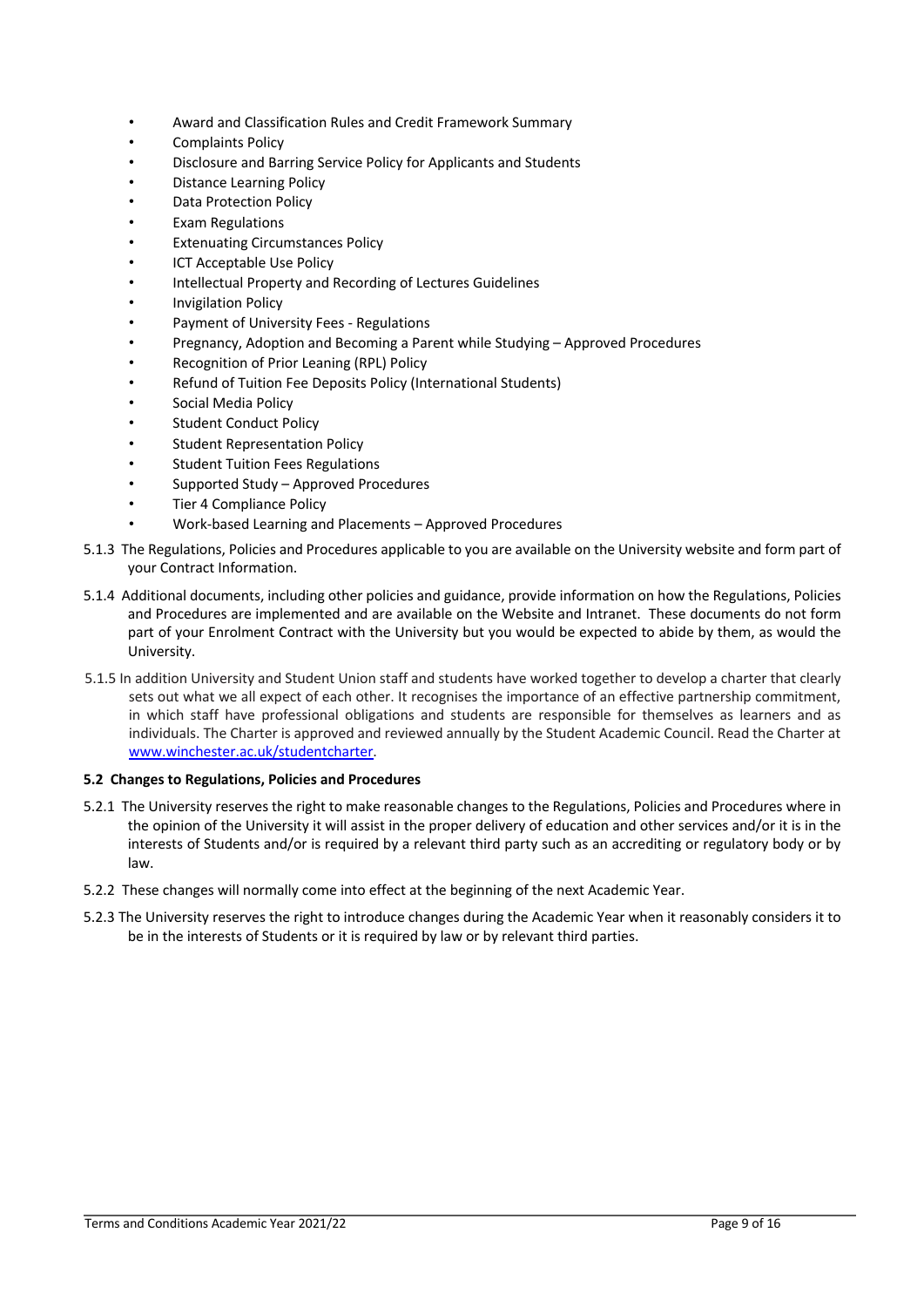- 5.2.4 Changes are usually made for one or more of the following reasons:
	- a. To review and update the Regulations, Policies and Procedures to ensure they are fit for purpose;
	- b. To reflect changes in the external environment, including legal or regulatory changes, changes to funding or financial arrangements or changes to government policy, requirements or guidance;
	- c. To incorporate sector guidance or good practice;
	- d. To incorporate feedback from Students; and/or
	- e. To aid clarity or consistency of approach.
- 5.2.6 Where changes are made, the University will take reasonable steps to minimise disruption to Students wherever reasonably possible, for example, by giving reasonable notice of changes to Regulations, Policies and Procedures before they become effective, or by phasing in the changes, if appropriate. Students will be consulted on the changes through their representation at deliberative University committees.
- 5.2.7 If you have any concerns about the rationale for or effect of any change, please contact the Academic Registrar (see clause 16 for contact details).
- 5.2.8 The updated Regulations, Policies and Procedures shall be made available on the University's Website and on the Intranet and may be publicised by other means so that you can be aware of any changes.

# **6 TUITION FEES, DEPOSITS, DEBTS AND REFUNDS**

#### **6.1 Tuition Fees**

- 6.1.1 The University charges Tuition Fees for the delivery of its Courses and you will have primary responsibility for payment.
- 6.1.2 The University will invoice you (or, if applicable, a third party paying on your behalf) for the Tuition Fees, to be paid on the date stipulated in the Student Tuition Fees Regulations.
- 6.1.3 If the third party does not make payment in full by the due date, you will be invoiced personally for any outstanding balance.
- 6.1.4 If payment is not made, the provisions of clause 6.5 may come into force.
- 6.1.5 You are contractually obliged to pay the Tuition Fees and all other mandatory Additional Costs on the dates they fall due from the moment the Enrolment Contract is formed under clause 2.3.
- 6.1.6 Tuition Fees are usually charged to Students in every Academic Year of their Course and you should therefore ensure that the necessary arrangements to pay your Tuition Fees have been made before enrolling for the next Academic Year.

#### **6.2 Tuition Fee review**

- 6.2.1 The levels of Tuition Fees are reviewed, and may be revised, on an annual basis prior to the beginning of the Academic Year in question.
- 6.2.2 Current levels of Tuition Fees can be found on the University's course pages on the Website.

#### **6.3 Deposits**

- 6.3.1 The University reserves the right to require a deposit towards your Tuition Fees. In practice this requirement is usually limited to international Prospective Students.
- 6.3.2 Details of any deposit that you are required to pay will be set out in your Offer Letter.
- 6.3.3 Where a deposit is required your place on a Course will not be guaranteed until it is paid.
- 6.3.4 In accordance with the Tuition Fee Refund Policy you may be entitled to a refund of your deposit.

#### **6.4 Withdrawals, transfers and time out from study and refunds (outside of statutory cancellation periods)**

6.4.1 If you wish to take time out from your studies (interruption), withdraw, or transfer to another institution within the first three weeks of your Course start date, outside of any statutory cancellation rights which may apply to you under clauses 2.2.3 and 2.3.3, the University will refund any Tuition Fees paid, but the University reserves the right to retain any deposit paid (only applicable to international Prospective Students) as a contribution towards the University's reasonable costs and expenses.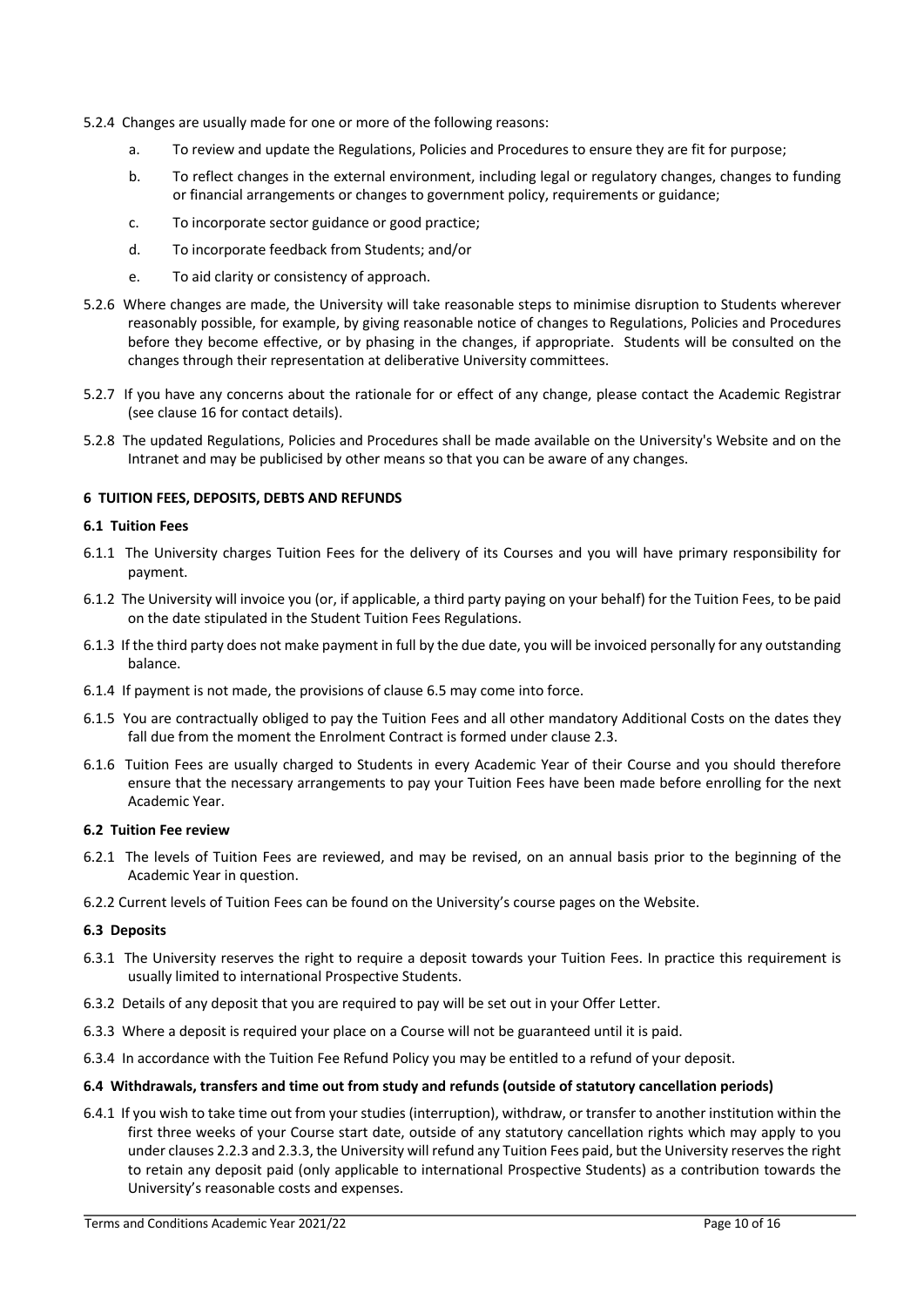- 6.4.2 If you take time out from your studies (interruption), withdraw or transfer to another institution after the first three weeks of your Course start date, but before the end of an Academic Year, refunds/credits of Tuition Fees paid are not automatically given but, unless you retain a statutory right to cancel under clause 2.2.3 or 2.3.3 which entitles you to a full refund, the University will refund a proportion of any Tuition Fees in accordance with the Student Tuition Fees Regulations.
- 6.4.3 The University will not be liable for any loan or other payments, costs or losses you may incur as a result of your failure to confirm your time out (interruption), withdrawal or transfer promptly in writing in accordance with the University process (but this does not affect any statutory cancellation rights you may have).
- 6.4.5 The University will not refund to you any Tuition Fees paid on your behalf by the Student Loans Company, or any other third party.

### **6.5 Debts**

- 6.5.1 If you do not pay your Tuition Fees when they fall due, the University will charge you an administration fee for recording this in the accounts and chasing you for payment.
- 6.5.2 The University reserves the right at any time during the Academic Year to withdraw you from your Course and to withhold all Services until all outstanding Tuition Fees are paid and/or terminate the Enrolment Contract between you and the University.
- 6.5.3 Before exercising its rights under clause 6.5.2, the University will give you two weeks' notice of its intentions, allow you the opportunity to make representations and take those representations into account in deciding how to proceed.
- 6.5.4 If, at the end of your current period of Enrolment, you are in debt to the University for Tuition Fees, the University reserves the right not to allow you to re-Enrol on your Course for the next period of Enrolment.
- 6.5.5 If an Progression and Award Board confirms an Award to you which is normally conferred at a graduation ceremony and you are in debt to the University for Tuition Fees you will not be permitted to attend your graduation ceremony unless all Tuition Fee debts are paid in advance of your ceremony.
- 6.5.6 The University will seek payment of all non-Tuition Fee debts.

# **7 STUDENT UNION**

- 7.1 All Students are automatically registered as members of the Student Union unless you notify the President of the Student Union in writing that you do not wish to register.
- 7.2 Details of the procedures of membership and other information relating to the Student Union are available at http://www.winchesterstudents.co.uk/top-navigation/your-union/membership.
- 7.3 The University shall not unfairly disadvantage any Student because they are not a member of the Student Union.

# **8 OWNERSHIP OF STUDENTS' WORK AND INTELLECTUAL PROPERTY**

8.1 The provisions of the University's Intellectual Property Policy and Regulations apply to the ownership of works and Intellectual Property created by Students during their Course.

# **9 COLLABORATIVE PARTNERS**

- 9.1 If you are studying at a Collaborative Partner, you will be subject to certain additional regulations and contractual terms of that Collaborating Organisation, including disciplinary regulations. These will be made available to you prior to you undertaking any studies at a Collaborative Partner via that Partner.
- 9.2 Breach of these additional regulations or contractual terms may be treated as a breach of the Regulations and may result in the University requiring you to withdraw from your Course, the withholding of Services and/or the termination of the Enrolment Contract between you and the University.
- 9.3 The University has agreements with Collaborative Partners which set out the roles and responsibilities of each in relation to your admission, Course and Services.
- 9.4 Where such responsibilities rest with the Collaborative Partners, the University will not be responsible for: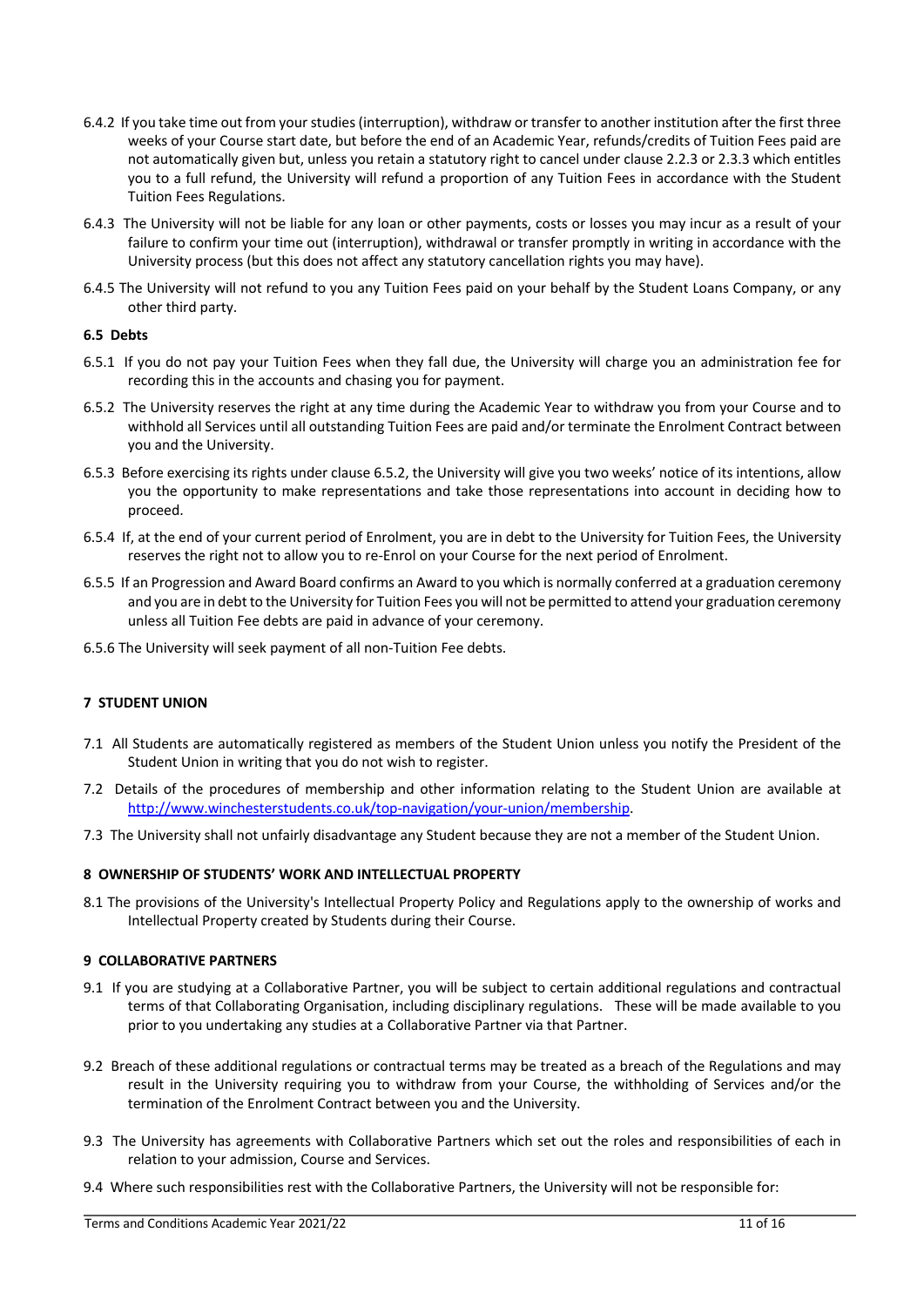- a. failure by the Collaborative Partner to carry out those responsibilities, or failure by the University as a consequence of the actions of the Collaborative Partner;
- b. the negligent acts or omissions of the Collaborative Partner's staff; or
- c. circumstances beyond the University's or the Collaborative Partner's control which prevent or limit performance of the University's or the Collaborative Partner's obligations;

However, the University does not exclude any liability for any personal injury to or death of a Student due to any negligent act or omission of the University or its staff. The University will also use its reasonable efforts to ensure that appropriate alternative arrangements are put in place for Students wherever possible or offer Students affected the opportunity to withdraw from their Course in accordance with clause 4.5.3.

# **10 DATA PROTECTION**

- 10.1 By applying to the University of Winchester, while you are a student at the University and after you cease to be a student, the University needs to collect, store, use and disclose certain personal data about you for purposes connected with your studies, including providing services to applicants, current students and alumni.
- 10.2 Full details of how the University processes your personal data in accordance with the General Data Protection Regulation 2016 and the Data Protection Act 2018 along with details of your rights in relation to our processing are set out in our Privacy Notice found at https://www.winchester.ac.uk/privacypolicy.

# **11 LIABILITY**

#### **11.1 General**

- 11.1.1 Students are advised to obtain insurance for their own property before arrival at the University and should note, in particular, that sporting activities are undertaken at their own risk (subject to clause 11.1.2(c)).
- 11.1.2 The University cannot accept responsibility for:
	- a. any damage to your property (including to personal I.T. equipment, vehicles and bicycles parked on University campuses) unless it is caused by the negligence or default or dishonesty of the University or its staff;
	- b. personal injuries or death except in so far as it is caused by the negligence of the University or its staff;
	- c. losses that were not foreseeable to both parties when the Contract was formed;
	- d. losses that were not caused by any default on the part of the University; and
	- e. business losses, and/or losses of non-consumers.
- 11.1.4 In any event, save for any liability in negligence for personal injury or death or for fraud or fraudulent misrepresentation, any remaining liability is limited to the value of Tuition Fees paid by or on behalf of the Prospective Student or Student to the University or the amount, if any, the University receives from its insurers in respect of that particular loss, whichever is the greater.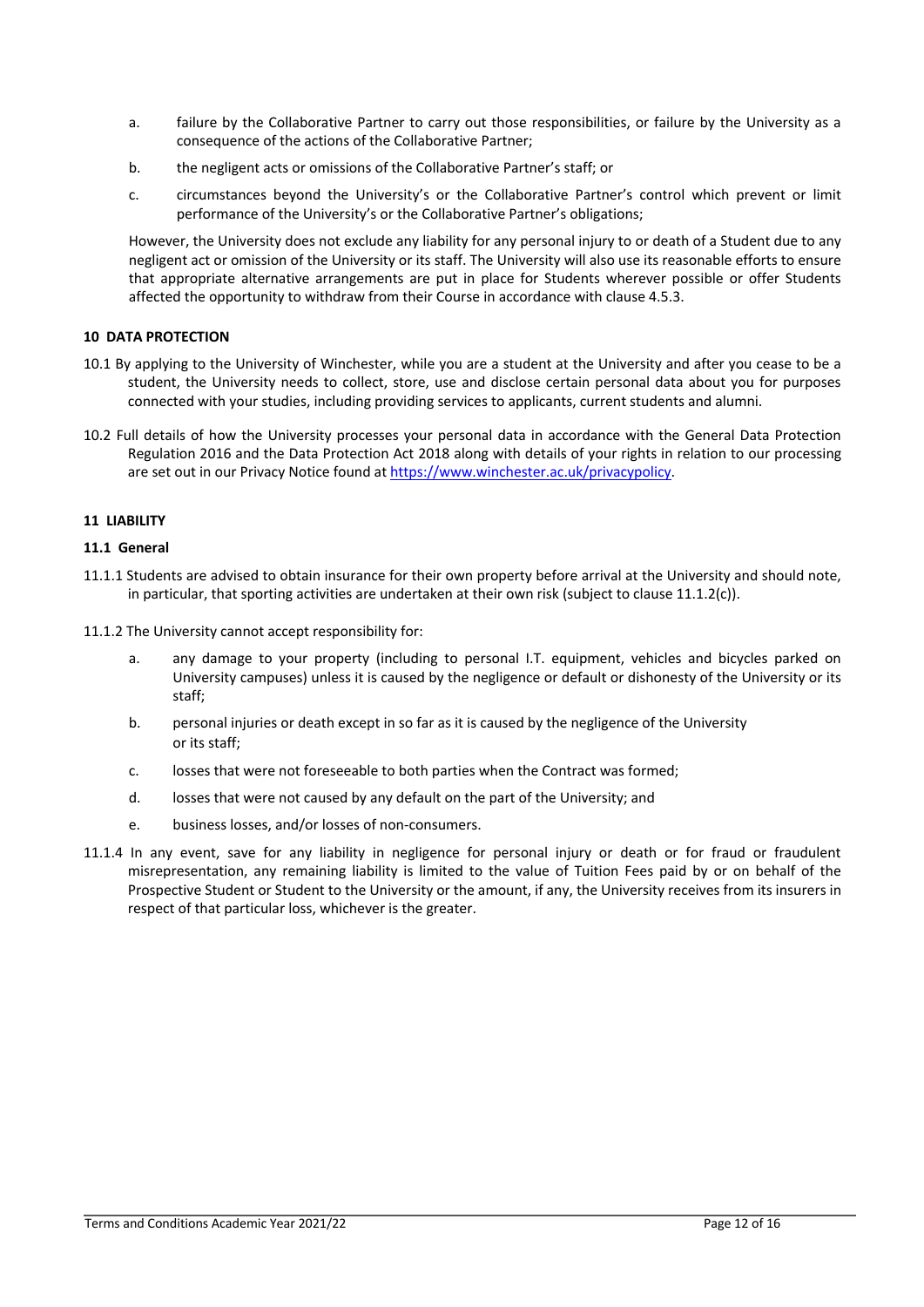11.1.5 The University will consider individual circumstances via the University's complaints procedure.

### **11.2 Exclusion of liability for events beyond reasonable control**

- 11.2.1 Neither party shall be liable to the other for any failure or delay in performing its obligations under the Pre-Enrolment or Enrolment Contract if such failure or delay is due to any cause beyond that party's reasonable control.
- 11.2.2 This will include (but will not be limited to) governmental actions, war, riots, civil commotion, acts of terrorism, occupations, fire, flood, epidemic, pandemic, labour disputes (including labour disputes involving the workforce of any third party) and act of God.

### **11.3 Connecting Student's personal IT equipment to the University network**

- 11.3.1 Students need to connect personal IT equipment to the University network as set out in the Information and Communication Technology Acceptable Use Policy.
- 11.3.2 Students connecting to the network do so on the basis that they accept all risks associated with the connection (e.g. virus attack) and that the University accepts no liability, save for loss or damage caused directly by the negligence or breach of contract or failure to adhere to the Information and Communication Technology Acceptable Use Policy by the University or its staff.

# **12 TERMINATION OF PRE-ENROLMENT OR ENROLMENT CONTRACTS**

#### **12.1 Termination of Pre-Enrolment or Enrolment Contracts by the University**

- 12.1.1 The University may terminate your Pre-Enrolment or Enrolment Contract at any time immediately by written notice if you are in material breach of the Terms and Conditions or the Regulations, Policies and Procedures and in particular in the following circumstances:
	- a. If you have provided false, incomplete or misleading information in relation to your application for admission to the University and this has affected the University's decision to offer you a place on a Course;
	- b. If you fail to comply with requests for information, to make declarations, and/or to meet any specific requirements of your Course;
	- c. Where your circumstances change so that you are no longer able to meet the special requirements set out in clause 3.2, for example, you acquire a relevant criminal conviction, develop a condition so that you no longer meet the occupational health requirements, or you do not have permission to remain in the UK for the purposes of study at the University;
	- d. If you fail to meet the requirement to Enrol in the first Academic Year of your Course or fail to re-Enrol in subsequent Academic Years within the required timescale;
	- e. Where it has been found that your actions or behaviour prior to starting your studies at the University fall below the expectations set out in our 'Conduct policy for students';
	- f. If following the University's standard assessment processes, including any appeal process, you are judged to have failed to meet the required standard for Students' performance for your Course in accordance with the Regulations, Policies and Procedures, including but not limited to unsatisfactory standard of work, academic misconduct, failure to meet specified attendance requirements, failure to submit course work, complete assessments and/or meet Course deadlines, failure to fulfil a specified contract of studentship, failure to complete a mandatory placement for a Course, or failure to adhere to professional standards for training purposes;
	- g. If you fail to pay any Tuition Fees by the due date specified by the University. This includes where you have an agreement with a third party for them to pay your Tuition Fees on your behalf since you are contractually responsible for payment of Tuition Fees.

# 12.1.2 The effect of the University terminating your Pre-Enrolment or Enrolment Contract under clause 12.1.1 or under any other provision of the Terms and Conditions will be that:

a. you may either be refused Enrolment or you may be required to withdraw from the University immediately and you will no longer be entitled to commence or continue your Course; and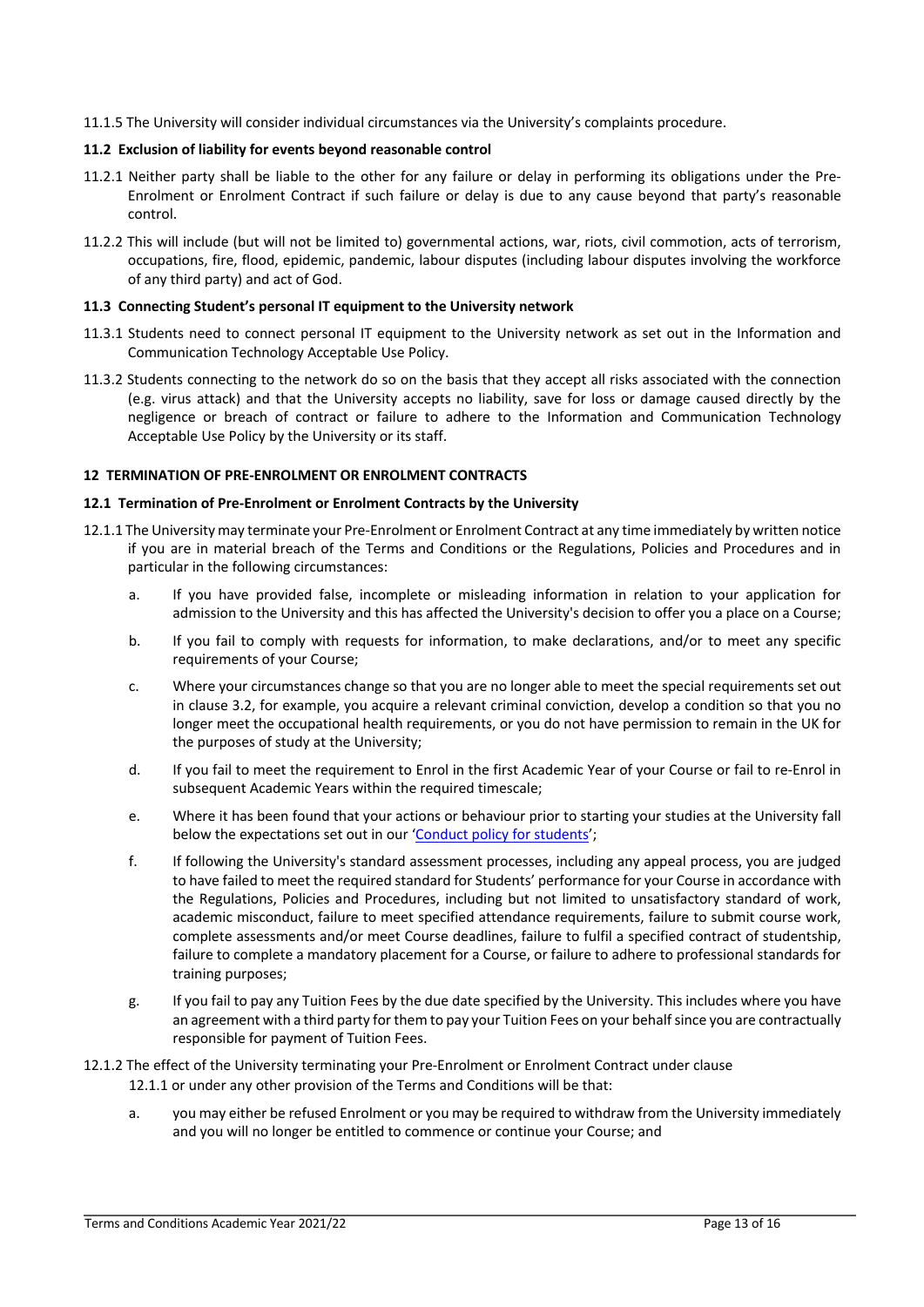b. the University may at its absolute discretion refund or abate a proportion of any prepaid Tuition Fees on a pro rata basis for the unexpired period of the Academic Year, subject to the University retaining an amount to cover its reasonable losses and costs as a result of the termination, including any deposit paid.

### **12.2 Termination of Pre-Enrolment or Enrolment Contracts by the Student**

- 12.2.1 If you decide prior to Enrolment in your first Academic Year not to take up a place offered to you, you must notify the University in writing and in any event prior to the date upon which Enrolment is scheduled to take place.
- 12.2.2 Students may, at the Universities discretion, take time out from their studies (interrupt), withdraw or transfer to another institution at any time after Enrolment, but are strongly advised to discuss the implications in advance with relevant University staff (including their faculty, Registry, Finance, the disabled student support team, the international student support team and/or student counselling and advice services), the Student Union and their sponsor/employer/funding body, as applicable, since such decisions can have significant implications.
- 12.2.3 Students must follow the applicable University processes or procedures in order to take time out of study (interrupt), to withdraw or transfer.
- 12.2.4 You will continue to be considered as enrolled for Tuition Fees purposes until the University is properly notified through the correct procedures.
- 12.2.5 Students taking time out (interrupting), withdrawing or transferring to another institution after Enrolment may be entitled to a refund of all or part of their Tuition Fees (see clause 6.4).

# **13 NOTICES**

- 13.1 Any notice served by the University under these Terms and Conditions and any correspondence from the University shall be deemed to have been served five working days after dispatching to your Unimail email account if you are a current Student, your nominated email address if you are a Prospective Student and/or the address notified to the University by you.
- 13.2 We will normally communicate with you via email. However, if we do communicate with you via post, the University shall be entitled to assume that the last home and term-time addresses you provided to it are your current addresses, and therefore you must keep the University informed of any changes to these addresses.
- 13.3 Any correspondence from the Student to the University should be sent via the University email address from which the initial correspondence through your Unimail account originated, or to the address specified for such correspondence in these Terms and Conditions or the Regulations, Policies and Procedures or if an address is not specified, to the general University address:

University of Winchester, Winchester, Hampshire, SO22 4NR

13.4 All correspondence including electronic or post shall be deemed to have been served on the University five working days after dispatch.

# **14 CHANGES TO TERMS AND CONDITIONS, SEVERANCE AND CONTRACT VARIATIONS**

#### **14.1 Changes to Terms and Conditions**

- 14.1.1 The University reserves the right to make reasonable changes to these Terms and Conditions other than as set out elsewhere in these Terms and Conditions at any time in order to:
	- a. comply with any changes as a result of Brexit, other changes in the law, government policy, requirements or guidance, or to take account of a ruling by a court or similar body;
	- b. comply with any changes requested by the Office for Students (OfS), the Teaching Regulation Agency (TRA) or any other major funding body or successor body;
	- c. implement legal advice, national guidance or good practice;
	- d. provide for the introduction of new or improved methods of operation, services or facilities;
	- e. make them clearer or more favourable to you;
	- f. rectify any error that might be discovered in due course; and/or
	- g. further clarify or structure existing arrangements.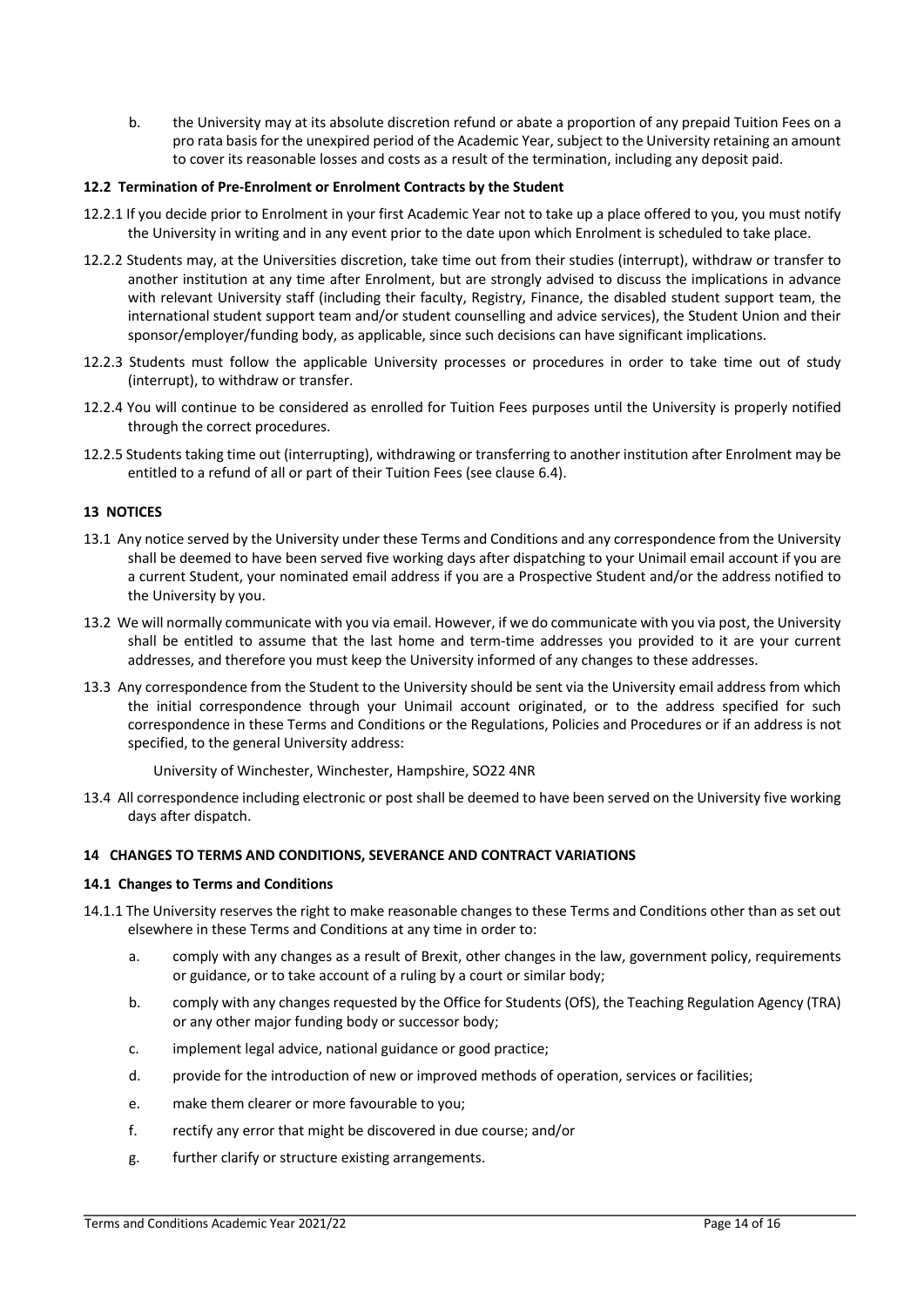- 14.1.2 These changes will normally come into effect at the beginning of the next Academic Year, although the University reserves the right to introduce changes during the Academic Year when it reasonably considers it to be in the interests of Students or required by law or relevant third parties.
- 14.1.3 The University will give prior notice to Prospective Students and Students when changes to the Terms and Conditions are to be made, but where this is not possible, changes will be brought to your attention as soon as is reasonably practicable.
- 14.1.4 Where changes are made to the Terms and Conditions, the University will take reasonable steps to mitigate the impact on Students wherever reasonably practicable.
- 14.1.5 If you have any concerns about the rationale for or effect of any change, please contact the Academic Registrar (see clause 16 for contact details).
- 14.1.6 Any new editions of the Terms and Conditions shall be made available on the University's Website and on the Intranet, are available to read at Enrolment/re-Enrolment, and may be publicised by other means so that you can be aware of any changes.

#### **14.2 Severance**

14.2.1 In the event that any term, condition or provision contained in the Terms and Conditions is held to be invalid, unlawful or unenforceable to any extent, such term, condition or provision shall, to that extent, be severed from the Pre-Enrolment or Enrolment Contract between you and the University without affecting the remaining Terms and Conditions which shall continue to be valid.

#### **14.3 Transfer or Deferral of Courses**

- 14.3.1 If the University permits you to transfer between Courses or defer your place, such transfer or deferral shall be treated as a variation of your Pre-Enrolment or Enrolment Contract with the University and will be subject to your continued acceptance of the Terms and Conditions and University Regulations, Policies and Procedures.
- 14.3.2 No other variation or amendment to your Pre-Enrolment or Enrolment Contract may be made by you without the prior written consent of the University (not to be unreasonably withheld or delayed) or otherwise than as set out in these Terms and Conditions.
- 14.12 Following a transfer or deferral, the University shall amend your Contract Information, if necessary, before you start or recommence your Course, and your Enrolment on the Course shall constitute your consent to the variation.

#### **15 STATUS OF TERMS AND CONDITIONS AND YOUR CONTRACT INFORMATION**

- 15.1 The University uses all reasonable efforts to ensure that these Terms and Conditions, and your Contract Information represent the entire agreement between you and the University and do not contradict any information given to you on any visits to the University e.g. on open days or for interviews. If you have been told something specific about the University and/or a Course upon which you are basing your decision to apply for or accept a place on a Course but this information does not appear in these Terms and Conditions or the Contract Information, please notify us (as per clause 16) before you apply or accept in order that the University can confirm whether or not what you have been told is accurate.
- 15.2 In the event of inconsistencies between the Terms and Conditions, the University Regulations, Policies and Procedures and the remainder of the information in your Contract Information, the Terms and Conditions will take precedence over the University Regulations, Policies and Procedures which shall in turn take precedence over the remainder of the information in your Contract Information.
- 15.3 Any failure or delay by the University or Student to exercise their rights under the Pre-Enrolment or Enrolment Contract shall not be taken to mean that they want to waive their rights. Also, any waiver in respect of one act or omission shall not be taken as an indication that they wish to waive their rights in respect of any other or future acts or omissions.

15.4 No third party will be entitled to enforce any of the provisions within these Terms and Conditions and the Contracts (Rights of Third Parties) Act 1999 is excluded.

#### **16 GOVERNING LAW, QUERIES AND COMPLAINTS**

16.1 Queries about your Contract Information should be addressed as follows: